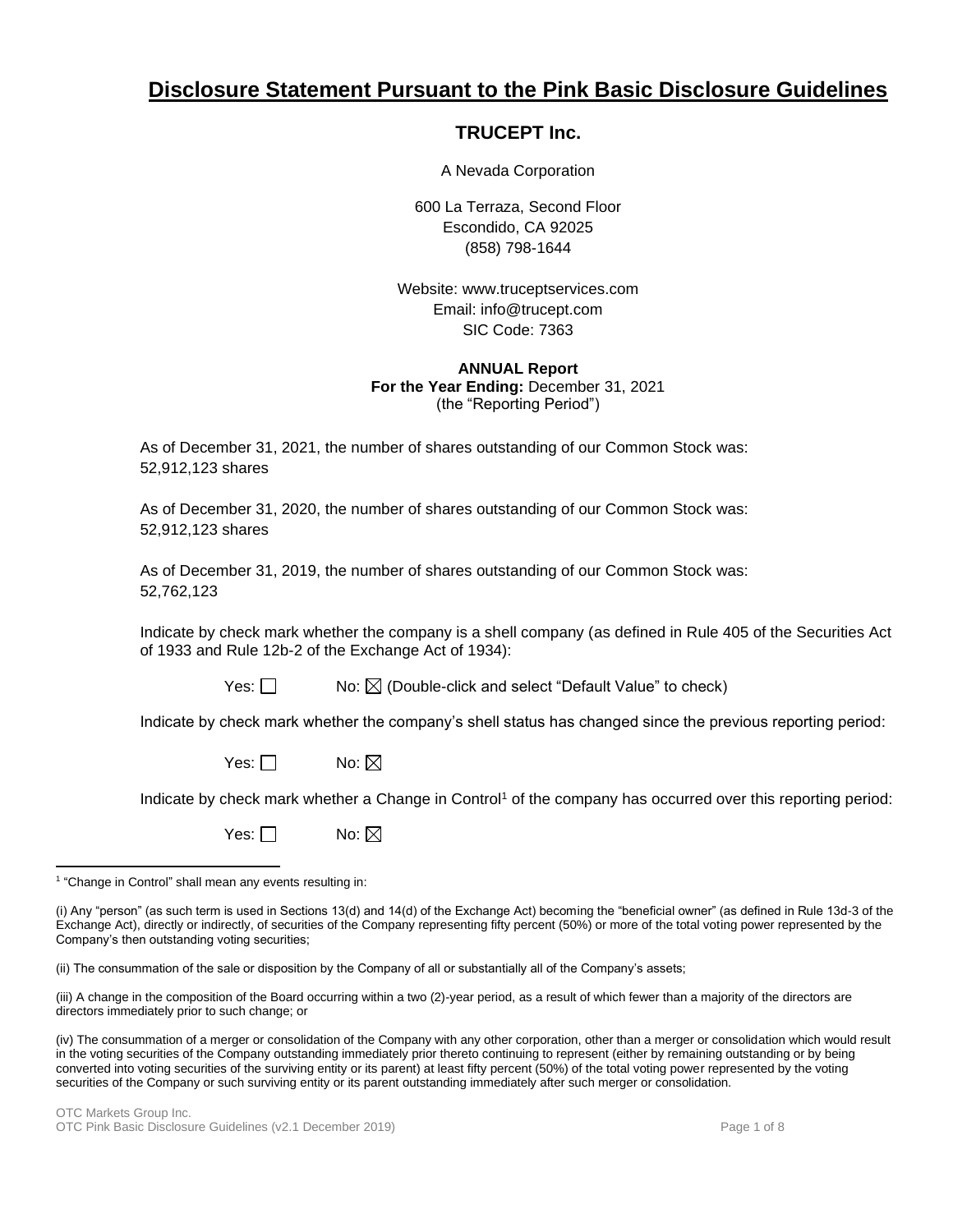## **1) Name of the issuer and its predecessors (if any)**

In answering this item, please also provide any names used by predecessor entities and the dates of the name changes.

Current Name: TRUCEPT, Inc. since January 3, 2013. Smart-Tek Solutions Inc. - since September 8, 2005 Royce Biomedical Inc. - March 22, 1995

Date and state (or jurisdiction) of incorporation (also describe any changes to incorporation since inception, if applicable) Please also include the issuer's current standing in its state of incorporation (e.g. active, default, inactive):

TRUCEPT, Inc.

State of Incorporation: Nevada, March 22, 1995. Active

Describe any trading suspension orders issued by the SEC concerning the issuer or its predecessors since inception: None

List any stock split, stock dividend, recapitalization, merger, acquisition, spin-off, or reorganization either currently anticipated or that occurred within the past 12 months:

On February 19, 2020, TREP purchased one hundred percent (100%) of the issued and outstanding common equity shares of Afinida Inc., a California Corporation ("Afinida") from its sole shareholder Synergy.O Inc.

On February 19, 2020, TREP purchased one hundred percent (100%) of the issued and outstanding common equity shares of Afinida Insurance Services, Inc. (formerly UWS Insurance Services Inc., a California Corporation ("AIS") from its sole shareholder Synergy.

The address of the issuer's principle executive office:

600 La Terraza, Second Floor Escondido, CA 92025

The address of the issuer's principal place of business: Same

Has the issuer or any of its predecessors ever been in bankruptcy, receivership, or any similar proceeding in the past five years?

Yes:  $\Box$  No:  $\boxtimes$ 

If this issuer or any of its predecessors have been the subject of such proceedings, please provide additional details in the space below: None

## **2) Security Information**

| Trading symbol:                                  | <b>TRFP</b>         |
|--------------------------------------------------|---------------------|
| Exact title and class of securities outstanding: | <b>Common Stock</b> |
| CUSIP:                                           | 89778T 109          |
| Par or stated value:                             | \$.001              |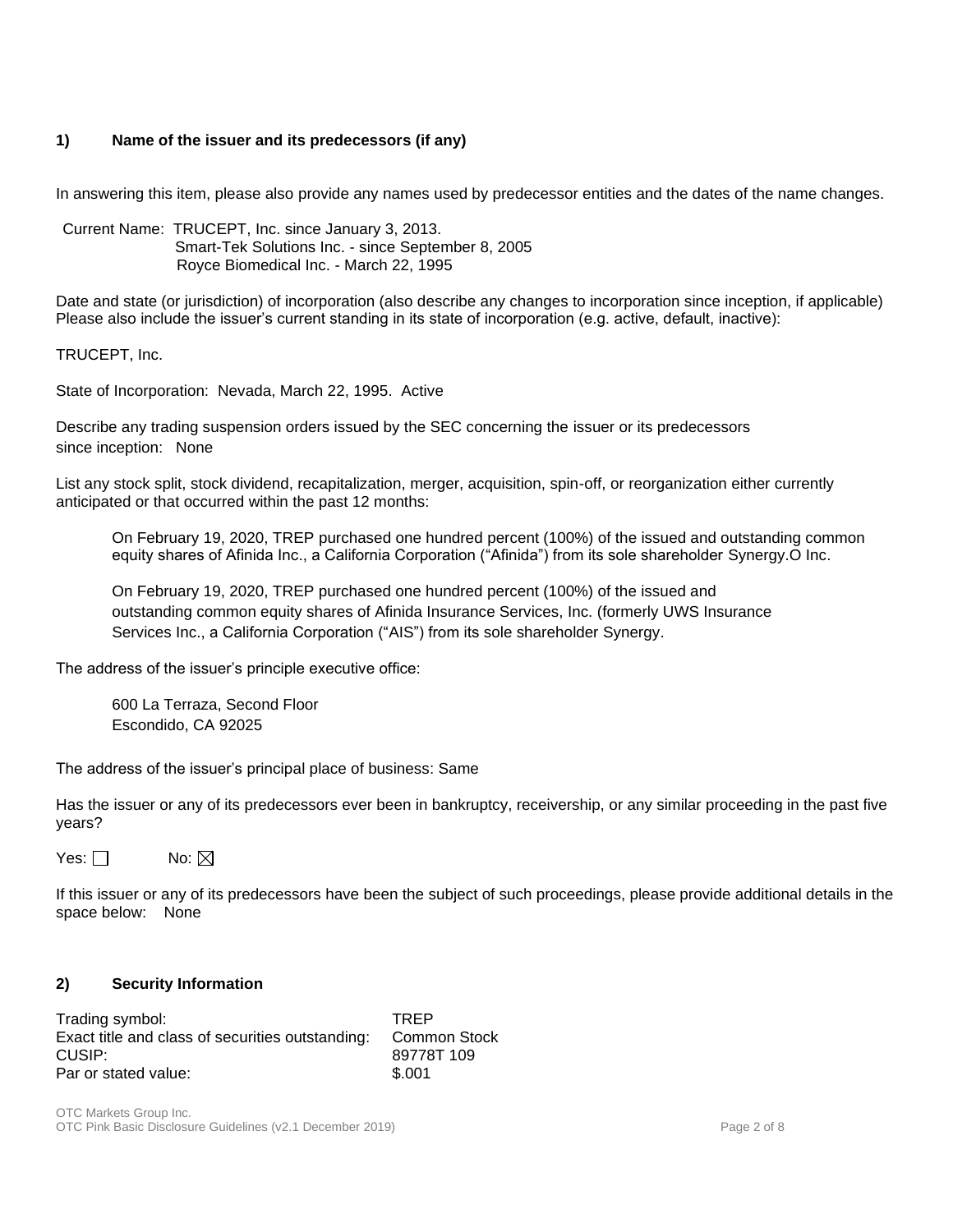| Total shares authorized:                | 500.000.000 | as of date: 12/31/2021 |
|-----------------------------------------|-------------|------------------------|
| Total shares outstanding:               | 52.912.123  | as of date: 12/31/2021 |
| Number of shares in the Public Float:   | 33.061.000  | as of date: 12/31/2021 |
| Total number of shareholders of record: | 261         | as of date: 12/31/2021 |

## Transfer Agent

EQ (Formerly Corporate Stock Transfer Inc.) 3200 Cherry Creek Drive South, Suite 4300 Denver, CO 80209 Office: 303-282-4800

Is the Transfer Agent registered under the Exchange Act?<sup>2</sup> Yes:  $\boxtimes$  No:

## **3) Issuance History**

Provide disclosure with respect to each event that resulted in any direct changes to the total shares outstanding of any class of the issuer's securities **in the past two completed fiscal years and any subsequent interim period**.

## **A. Changes to the Number of Outstanding Shares**

Check this box to indicate there were no changes to the number of outstanding shares within the past two completed fiscal years and any subsequent periods:  $\Box$ 

| Shares outstanding<br>as of Second Most<br>Recent Fiscal Year<br>End.<br>12/31/2019 | Opening Balance:<br>Common: 52,762,123<br>Preferred: 0                                |                                                  |                            |                                                               |                                                                                                             |                                                                            |                                                                                                                                                              |                                                                      |                                              |
|-------------------------------------------------------------------------------------|---------------------------------------------------------------------------------------|--------------------------------------------------|----------------------------|---------------------------------------------------------------|-------------------------------------------------------------------------------------------------------------|----------------------------------------------------------------------------|--------------------------------------------------------------------------------------------------------------------------------------------------------------|----------------------------------------------------------------------|----------------------------------------------|
| Date of<br>Transaction                                                              | Transaction type (e.g. new<br>issuance, cancellation, shares<br>returned to treasury) | <b>Number of Shares</b><br>Issued (or cancelled) | <b>Class of Securities</b> | Value of<br>shares<br>issued (\$/per<br>share) at<br>Issuance | Were the<br>shares<br>issued at a<br>discount to<br>market price<br>at the time of<br>issuance?<br>(Yes/No) | Individual/ Entity Shares were issued to<br>investment control disclosed). | Reason for share issuance (e.g. for cash or debt<br>(entities must have individual with voting conversion) OR Nature of Services Provided (if<br>applicable) | <b>Restricted or</b><br><b>Unrestricted</b><br>as of this<br>filing? | <b>Exemption or</b><br>Registration<br>Type? |
| 2/19/2020                                                                           | New Issuance                                                                          |                                                  | 100,000 Common             | 0.0380 no                                                     |                                                                                                             | Afinida Inc. - Andrew Jones                                                | Afinida Acquisition                                                                                                                                          | Restricted                                                           | Exempt                                       |
| 2/19/2020                                                                           | New Issuance                                                                          |                                                  | 50,000 Common              | $0.0448$ no                                                   |                                                                                                             | UWS Insurance, Inc. - Andrew Jones                                         | UWS Insurance, Inc. Acquisition                                                                                                                              | Restricted                                                           | Exempt                                       |
| Balance 03/31/20: Common                                                            |                                                                                       | 52,912,123                                       |                            |                                                               |                                                                                                             |                                                                            |                                                                                                                                                              |                                                                      |                                              |
|                                                                                     | New Issuance                                                                          | $\mathbf 0$                                      |                            |                                                               |                                                                                                             |                                                                            |                                                                                                                                                              |                                                                      |                                              |
| Balance 06/30/20: Common                                                            |                                                                                       | 52,912,123                                       |                            |                                                               |                                                                                                             |                                                                            |                                                                                                                                                              |                                                                      |                                              |
|                                                                                     | New Issuance                                                                          | $\pmb{0}$                                        |                            |                                                               |                                                                                                             |                                                                            |                                                                                                                                                              |                                                                      |                                              |
| Balance 09/30/20: Common                                                            |                                                                                       | 52,912,123                                       |                            |                                                               |                                                                                                             |                                                                            |                                                                                                                                                              |                                                                      |                                              |
|                                                                                     | New Issuance                                                                          | $\mathbf 0$                                      |                            |                                                               |                                                                                                             |                                                                            |                                                                                                                                                              |                                                                      |                                              |
| Balance 12/31/20: Common                                                            |                                                                                       | 52,912,123                                       |                            |                                                               |                                                                                                             |                                                                            |                                                                                                                                                              |                                                                      |                                              |
|                                                                                     | New Issuance                                                                          | $\mathbf 0$                                      |                            |                                                               |                                                                                                             |                                                                            |                                                                                                                                                              |                                                                      |                                              |
| <b>Balance 3/31/21</b>                                                              | Common                                                                                | 52,912,123                                       |                            |                                                               |                                                                                                             |                                                                            |                                                                                                                                                              |                                                                      |                                              |
|                                                                                     | New Issuance                                                                          | $\mathbf 0$                                      |                            |                                                               |                                                                                                             |                                                                            |                                                                                                                                                              |                                                                      |                                              |
| <b>Balance 6/30/21</b>                                                              | Common                                                                                | 52,912,123                                       |                            |                                                               |                                                                                                             |                                                                            |                                                                                                                                                              |                                                                      |                                              |
|                                                                                     | New Issuance                                                                          | $\Omega$                                         |                            |                                                               |                                                                                                             |                                                                            |                                                                                                                                                              |                                                                      |                                              |
| <b>Balance 9/30/21</b>                                                              | Common                                                                                | 52,912,123                                       |                            |                                                               |                                                                                                             |                                                                            |                                                                                                                                                              |                                                                      |                                              |
|                                                                                     | New issuance                                                                          | $\mathbf 0$                                      |                            |                                                               |                                                                                                             |                                                                            |                                                                                                                                                              |                                                                      |                                              |
| Balance 12/31/21 Common                                                             |                                                                                       | 52,912,123                                       |                            |                                                               |                                                                                                             |                                                                            |                                                                                                                                                              |                                                                      |                                              |
|                                                                                     |                                                                                       |                                                  |                            |                                                               |                                                                                                             |                                                                            |                                                                                                                                                              |                                                                      |                                              |
| Balance 12/31/21: Preferred                                                         |                                                                                       | $\mathbf{0}$                                     |                            |                                                               |                                                                                                             |                                                                            |                                                                                                                                                              |                                                                      |                                              |
|                                                                                     |                                                                                       |                                                  |                            |                                                               |                                                                                                             |                                                                            |                                                                                                                                                              |                                                                      |                                              |
|                                                                                     | Share Outstanding on Date of this Report                                              |                                                  |                            |                                                               |                                                                                                             |                                                                            |                                                                                                                                                              |                                                                      |                                              |
|                                                                                     | Ending Balance                                                                        |                                                  |                            |                                                               |                                                                                                             |                                                                            |                                                                                                                                                              |                                                                      |                                              |
| <b>Ending Balance</b>                                                               |                                                                                       |                                                  |                            |                                                               |                                                                                                             |                                                                            |                                                                                                                                                              |                                                                      |                                              |
| Date: 12-31-2021                                                                    | 52,912,123<br>Common:                                                                 |                                                  |                            |                                                               |                                                                                                             |                                                                            |                                                                                                                                                              |                                                                      |                                              |
|                                                                                     | 0<br>Preferred                                                                        |                                                  |                            |                                                               |                                                                                                             |                                                                            |                                                                                                                                                              |                                                                      |                                              |

<sup>&</sup>lt;sup>2</sup> To be included in the Pink Current Information tier, the transfer agent must be registered under the Exchange Act.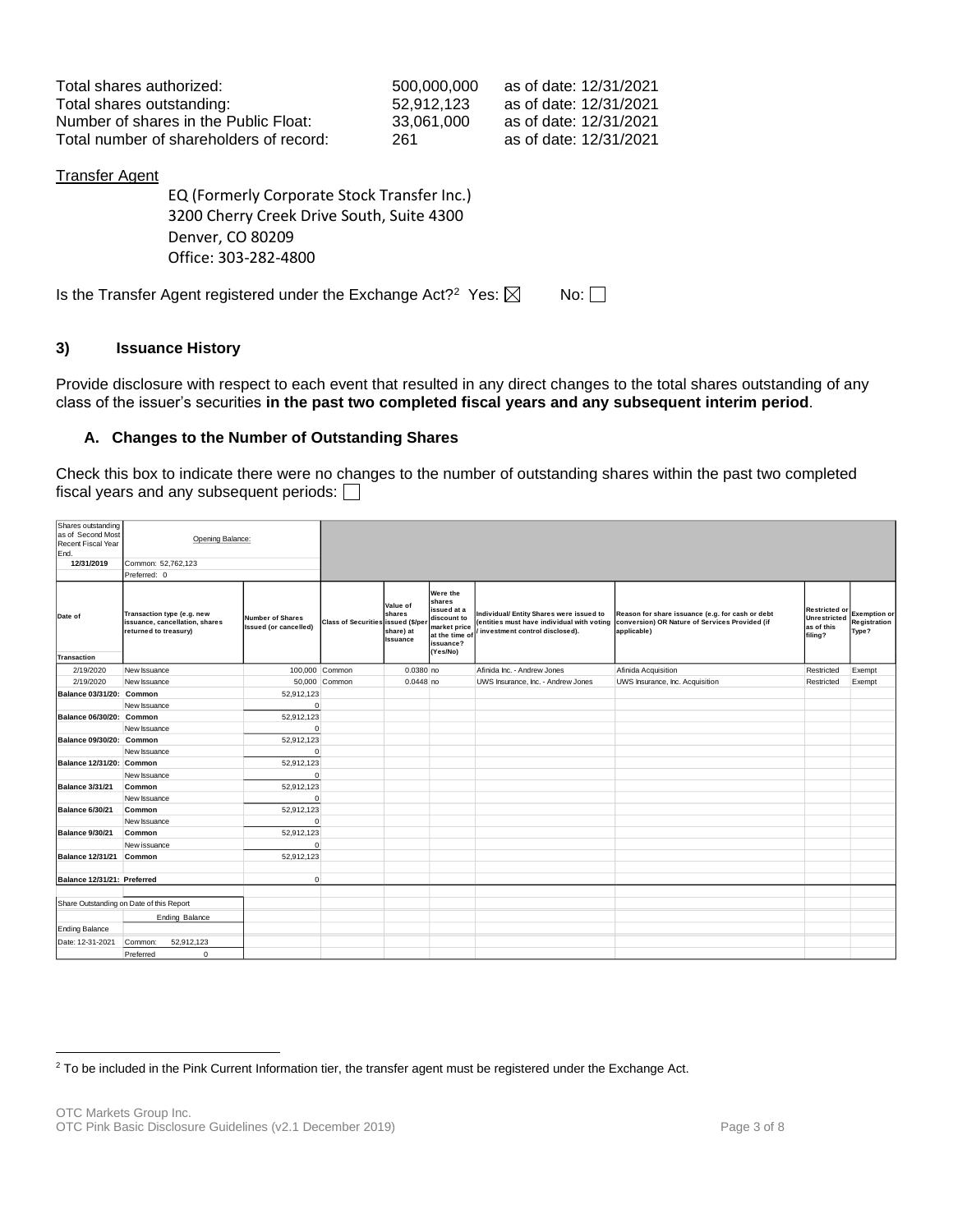## **B. Debt Securities, Including Promissory and Convertible Notes**

Use the chart and additional space below to list and describe all outstanding promissory notes, convertible notes, convertible debentures, or any other debt instruments that may be converted into a class of the issuer's equity securities.

Check this box if there are no outstanding promissory, convertible notes or debt arrangements:  $\Box$ 

| TRUCEPT INC.             |                             |                                             |                                            |            |                                                                                                              |                                        |                                                                 |
|--------------------------|-----------------------------|---------------------------------------------|--------------------------------------------|------------|--------------------------------------------------------------------------------------------------------------|----------------------------------------|-----------------------------------------------------------------|
| December 30, 2021        |                             |                                             |                                            |            |                                                                                                              |                                        |                                                                 |
| Date of Note Issuance    | Outstanding<br>Balance (\$) | <b>Principal Amount at</b><br>Issuance (\$) | <b>Interest Accrued (\$) Maturity Date</b> |            | <b>Conversion Terms (e.g.</b><br>pricing mechanism for<br>determining conversion of<br>instrument to shares) | Name of Noteholder                     | <b>Reason for</b><br>Issuance (e.g.<br>Loan, Services,<br>etc.) |
|                          |                             |                                             |                                            |            |                                                                                                              |                                        |                                                                 |
| <b>Convertible Notes</b> |                             |                                             |                                            |            |                                                                                                              |                                        |                                                                 |
| <b>NONE</b>              |                             |                                             |                                            |            |                                                                                                              |                                        |                                                                 |
|                          |                             |                                             |                                            |            |                                                                                                              |                                        |                                                                 |
| Notes Payable            |                             |                                             |                                            |            |                                                                                                              |                                        |                                                                 |
|                          |                             |                                             |                                            |            |                                                                                                              |                                        |                                                                 |
| 3/31/2016                | 44,127.05                   | 0.00                                        | 44,127.05                                  | 6/30/2023  |                                                                                                              | <b>Brian Bonar</b>                     | Loan                                                            |
| 12/31/2016               | 111,281.67                  | 36,069.83                                   | 75,211.84                                  | 6/30/2023  |                                                                                                              | <b>Brian Bonar</b>                     | Loan                                                            |
| 12/31/2017               | 177,936.45                  | 153,379.00                                  | 24,557.45                                  | 12/31/2020 |                                                                                                              | American Marine Corp / Brian Bonar     | Loan                                                            |
| 6/30/2018                | 235,674.97                  | 200,516.00                                  | 35,158.97                                  | 6/30/2023  |                                                                                                              | <b>Brian Bonar</b>                     | Loan                                                            |
| 12/31/2018               | 944,212.06                  | 842,964.00                                  | 101,248.06                                 | 12/31/2021 |                                                                                                              | American Marine Corp / Brian Bonar     | Loan                                                            |
| 12/31/2019               | 1,608,059.60                | 1,488,793.00                                | 119,266.60                                 | 12/31/2022 |                                                                                                              | American Marine Corp / Brian Bonar     | Loan                                                            |
|                          |                             | 2,721,721.83                                |                                            |            |                                                                                                              |                                        |                                                                 |
|                          |                             |                                             |                                            |            |                                                                                                              |                                        |                                                                 |
| 4/1/2018                 | 320,671.23                  | 270,000.00                                  | 50,671.23                                  | 4/1/2023   |                                                                                                              | Tipp Investments LLC / Sandra Di Cicco | Loan                                                            |
| 6/30/2018                | 235,068.49                  | 200,000.00                                  | 35,068.49                                  | 6/30/2023  |                                                                                                              | Tipp Investments LLC / Sandra Di Cicco | Loan                                                            |
| 3/31/2019                | 113,780.82                  | 100,000.00                                  | 13,780.82                                  | 3/31/2024  |                                                                                                              | Tipp Investments LLC / Sandra Di Cicco | Loan                                                            |
| 5/11/2020                | 380.010.00                  | 380,010.00                                  |                                            | 5/1/2022   |                                                                                                              | BBVA USA/SBA PPP, CA                   | Loan                                                            |
|                          |                             | 950,010.00                                  |                                            |            |                                                                                                              |                                        |                                                                 |
|                          |                             |                                             |                                            |            |                                                                                                              |                                        |                                                                 |
|                          |                             | December 2021 Accr. Interest                | 499,090.51                                 |            |                                                                                                              |                                        |                                                                 |

## **4) Financial Statements,**

A. The following financial statements were prepared in accordance with:

|             | $\boxtimes$ U.S. GAAP |
|-------------|-----------------------|
| $\Box$ IFRS |                       |

B. The financial statements for this reporting period were prepared by (name of individual) $3$ :

| Name:                   | Eric Sherb |
|-------------------------|------------|
| Title:                  | CPA        |
| Relationship to Issuer: | Consultant |

#### **Financial Statements included by reference**

#### **5) Issuer's Business, Products and Services**

The purpose of this section is to provide a clear description of the issuer's current operations. In answering this item, please include the following:

A. Summarize the issuer's business operations (If the issuer does not have current operations, state "no operations")

<sup>&</sup>lt;sup>3</sup> The financial statements requested pursuant to this item must be prepared in accordance with US GAAP or IFRS by persons with sufficient financial skills.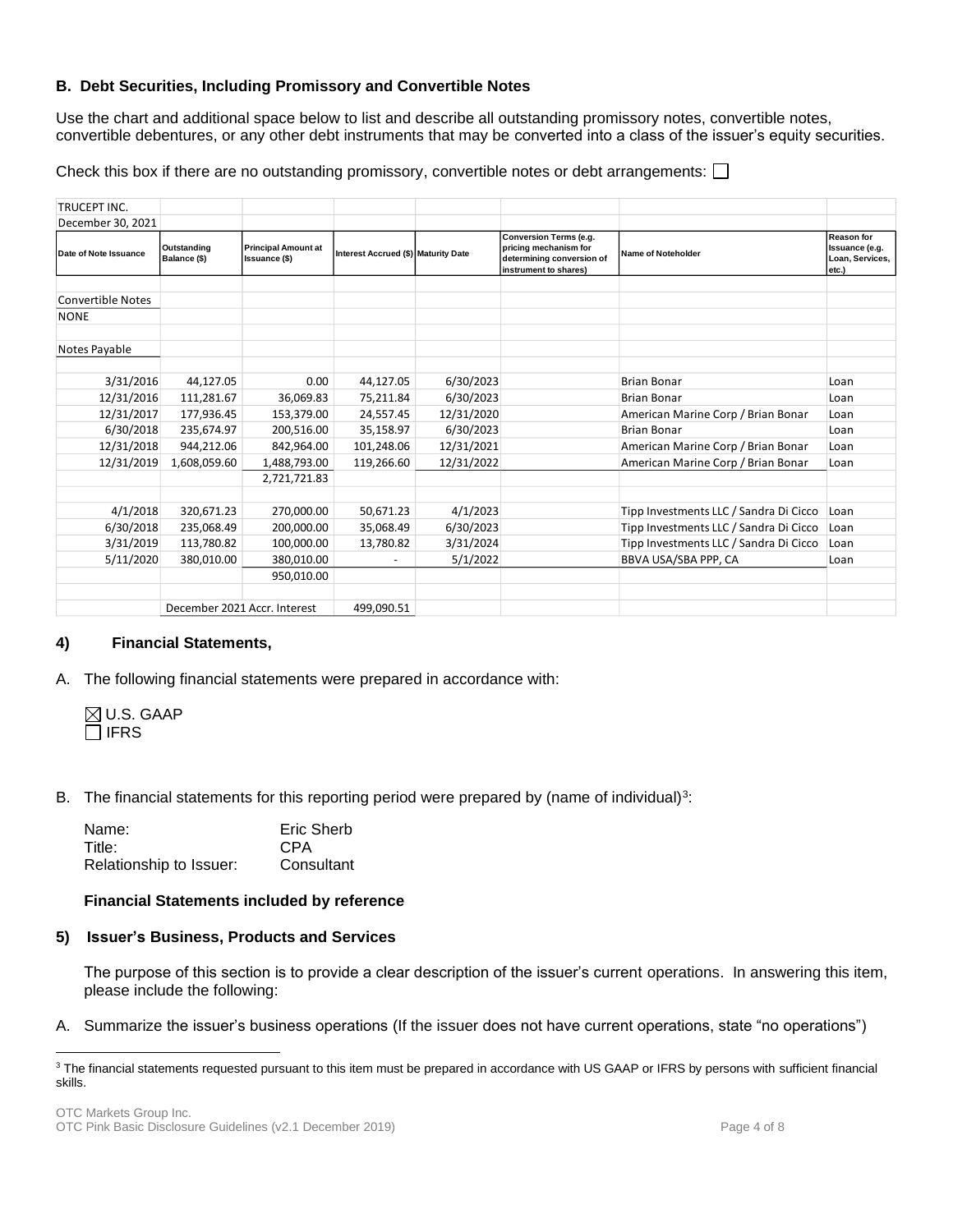Trucept Inc. provides marketing, accounting and human resource services to a variety of industries including staffing, professional employment organizations and hospitality. Two recent acquisitions are the following:

Afinida Inc.: On February 19, 2020, TREP purchased one hundred percent (100%) of the issued and outstanding common equity shares of Afinida Inc., a California Corporation ("Afinida") from its sole shareholder Synergy.O Inc. The purchase was made by means of a Stock Purchase Agreement ("SPA"). The consideration for the share purchase was one hundred thousand (100,000) common equity shares of TREP at a fair value of \$2,050. Afinida offers a full suite of valuable benefits designed to help them grow their businesses and increase their operating efficiency. Services include:

i) Payroll Services, which includes, Payroll processing, Cloud based software, Direct deposits, new hire reporting, and others.

- ii) Payroll Tax Services, which includes, Payroll tax payments, filings and compliance services.
- Afinida Insurance Services, Inc. (formerly UWS Insurance Services, Inc.): On February 19, 2020, TREP purchased one hundred percent (100%) of the issued and outstanding common equity shares of Afinida Insurance Services, Inc. (formerly UWS Insurance Services, Inc.), a California Corporation ("AIS") from its sole shareholder Synergy.O Inc. The purchase was made by means of a Stock Purchase Agreement ("SPA"). The consideration for the share purchase was fifty thousand (50,000) common equity shares of TREP at a fair value of \$1,025. AIS is an insurance agency currently licensed in 25 states with plans to become licensed in all 50. Through AIS-licensed brokers, it is projected approximately \$500,000 in additional revenue from the acquisition will result. Coverages include:

(i) Employee Benefits - Medical/Dental/Vision Plans, Supplemental Insurance, Life Insurance & Cafeteria Plans.

(ii) Commercial Lines - Workers Compensation, Business Owners Policies, Property Insurance, General Liability Insurance & Employment Practices Liability Insurance.

(iii) Individual Policies - Medical, Dental, & Vision Plans, Supplemental Insurance, Life Insurance & Home Owners/Condo/Renters Insurance.

B. Describe any subsidiaries, parents, or affiliated companies, if applicable, and a description of their business contact information for the business, officers, directors, managers or control persons. Subsidiary information may be included by reference

See Section A above. Contact information would be the same as the company's.

C. Describe the issuers' principal products or services, and their markets

See Section A above.

#### **6) Issuer's Facilities**

On November 1, 2016, the Company executed a three-year lease of an office building located at 600 La Terraza Blvd., Second Floor, Escondido, CA 92025.

On September 19, 2017 the November 1, 2016 lease was amended to extend the lease to November 3, 2023.

On August 14, 2019, the September 19, 2017 was amended to increase the square feet occupied, and to increase the monthly rent to \$10,551 with 3% annual increases.

On May 1, 2020, the August 14, 2019 Amended lease was Amended to increase the square footage used as a result of the acquisition of Afinida Inc. and UWS Insurance Inc. The new monthly lease payment is \$34,567.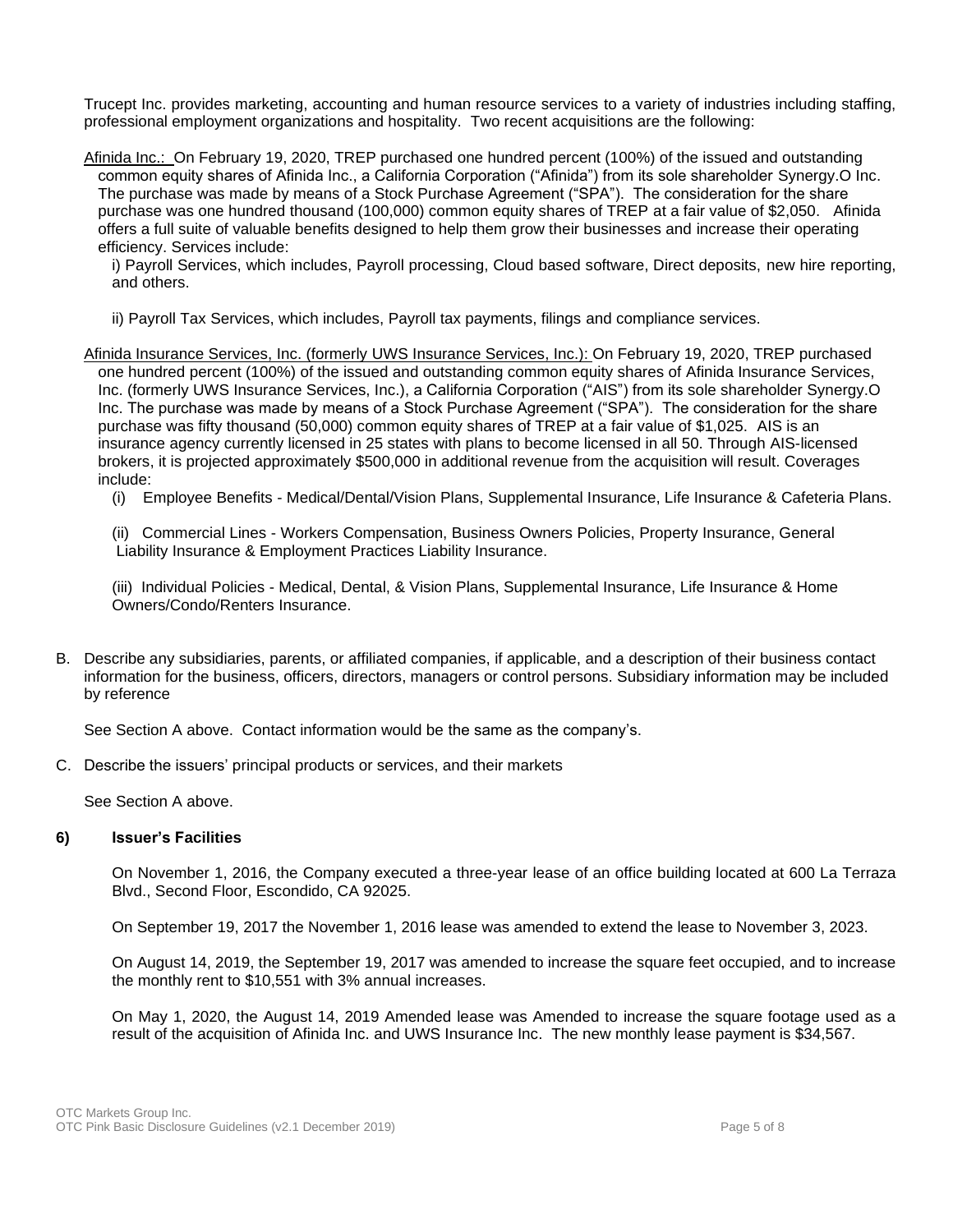## **7) Officers, Directors, and Control Persons**

The goal of this section is to provide an investor with a clear understanding of the identity of all the persons or entities that are involved in managing, controlling or advising the operations, business development and disclosure of the issuer, as well as the identity of any significant or beneficial shareholders.

Using the tabular format below, please provide information regarding any person or entity owning 5% of more of the issuer, as well as any officer, and any director of the company, regardless of the number of shares they own. **If any listed are corporate shareholders or entities, provide the name and address of the person(s) beneficially owning or controlling such corporate shareholders, or the name and contact information of an individual representing the corporation or entity in the note section.** 

| Name of<br>Officer/Director or<br><b>Control Person</b> | <b>Affiliation with</b><br>Company (e.g.<br>Officer/Director/Ow<br>ner of more than<br>5%) | <b>Residential</b><br><b>Address (City /</b><br>State Only) | Number of shares<br>owned | Share type/class | Ownership<br>Percentage of<br><b>Class Outstanding</b> | <b>Note</b> |
|---------------------------------------------------------|--------------------------------------------------------------------------------------------|-------------------------------------------------------------|---------------------------|------------------|--------------------------------------------------------|-------------|
| <b>Brian Bonar</b>                                      | Director                                                                                   | 600 La Terraza<br>Blvd., Escondido,<br>CA 92025             | 5,897,999                 | common           | 11.10%                                                 |             |
| Norman Tipton                                           | Director                                                                                   | 600 La Terraza<br>Blvd., Escondido,<br>CA 92025             | 5,000,000                 | common           | 9.47%                                                  |             |
| Colin Niven Bonar                                       | Director                                                                                   | 600 La Terraza<br>Blvd., Escondido,<br>CA 92025             | 0                         |                  |                                                        |             |
| Andrew Jones                                            | Director                                                                                   | 600 La Terraza<br>Blvd., Escondido,<br>CA 92025             | 0                         |                  |                                                        |             |
| Julie Neill                                             | Director                                                                                   | 600 La Terraza<br>Blvd., Escondido,<br>CA 92025             | 0                         |                  |                                                        |             |
| Sandra DiCicco                                          | over 5% owner                                                                              | 600 La Terraza<br>Blvd., Escondido,<br>CA 92025             | 5,000,000                 | common           | 9.47%                                                  |             |

## **8) Legal/Disciplinary History**

- A. Please identify whether any of the persons listed above have, in the past 10 years, been the subject of:
	- 1. A conviction in a criminal proceeding or named as a defendant in a pending criminal proceeding (excluding traffic violations and other minor offenses);

none

2. The entry of an order, judgment, or decree, not subsequently reversed, suspended or vacated, by a court of competent jurisdiction that permanently or temporarily enjoined, barred, suspended or otherwise limited such person's involvement in any type of business, securities, commodities, or banking activities;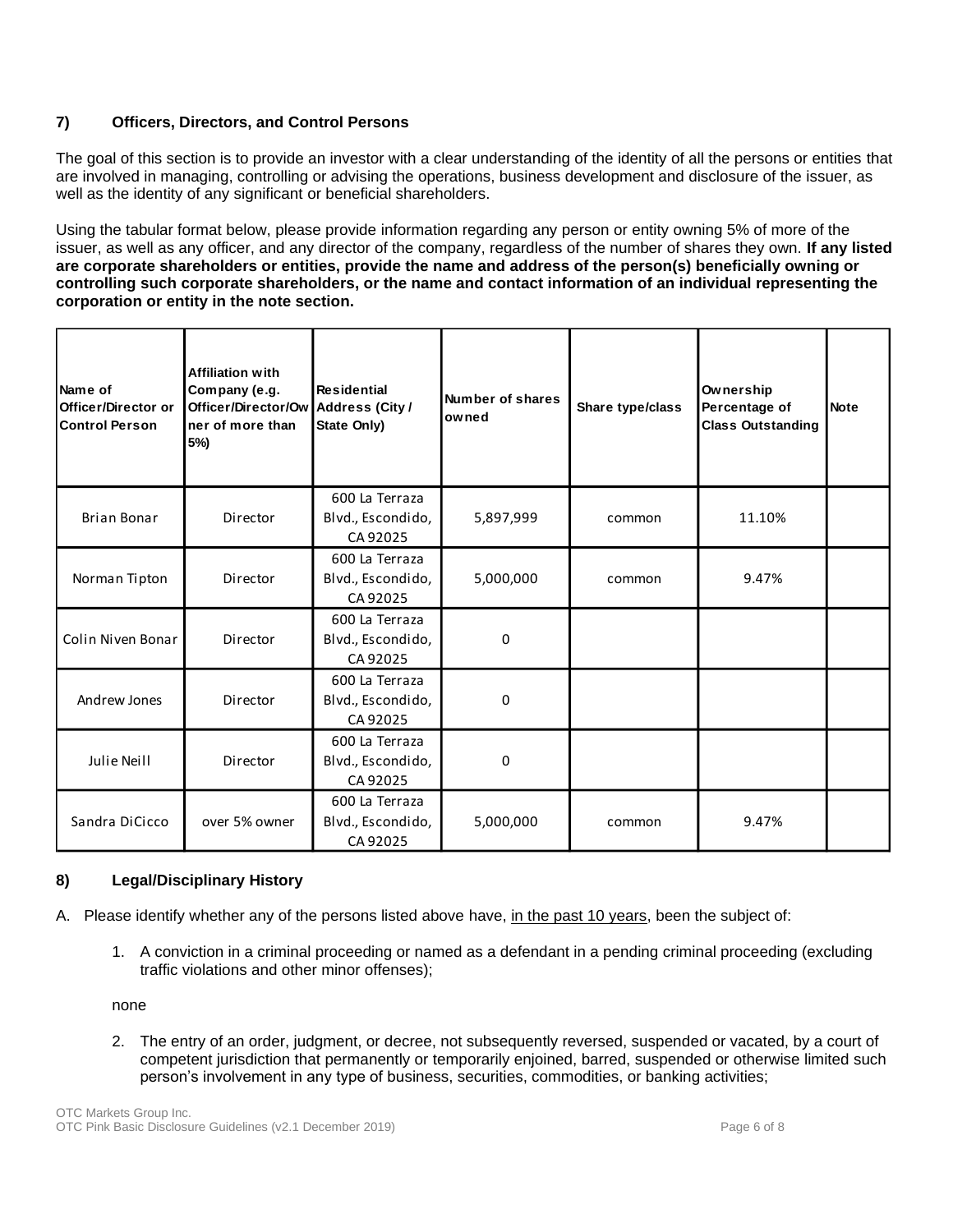#### none

3. A finding or judgment by a court of competent jurisdiction (in a civil action), the Securities and Exchange Commission, the Commodity Futures Trading Commission, or a state securities regulator of a violation of federal or state securities or commodities law, which finding or judgment has not been reversed, suspended, or vacated; or

none

4. The entry of an order by a self-regulatory organization that permanently or temporarily barred, suspended, or otherwise limited such person's involvement in any type of business or securities activities.

none

B. Describe briefly any material pending legal proceedings, other than ordinary routine litigation incidental to the business, to which the issuer or any of its subsidiaries is a party or of which any of their property is the subject. Include the name of the court or agency in which the proceedings are pending, the date instituted, the principal parties thereto, a description of the factual basis alleged to underlie the proceeding and the relief sought. Include similar information as to any such proceedings known to be contemplated by governmental authorities.

## **9) Third Party Providers**

Please provide the name, address, telephone number and email address of each of the following outside providers:

Securities Counsel: Fletcher Robbe 468 Camden Dr., 2nd Floor Beverly Hills, CA 90210

Accountant or Auditor: Eric Sherb Eric Sherb Consulting Services 145 West 67<sup>th</sup> St., Apt 26J, New York, NY 10023

Investor Relations Consultant: none

Other Service Providers: none

## **10) Issuer Certification**

## *Principal Executive Officer:*

The issuer shall include certifications by the chief executive officer and chief financial officer of the issuer (or any other persons with different titles but having the same responsibilities).

The certifications shall follow the format below:

- I, Norman Tipton certify that:
	- 1. I have reviewed this annual disclosure statement of TRUCEPT, Inc. dated December 31, 2021;

2. Based on my knowledge, this disclosure statement does not contain any untrue statement of a material fact or omit to state a material fact necessary to make the statements made, in light of the circumstances under which such statements were made, not misleading with respect to the period covered by this disclosure statement; and